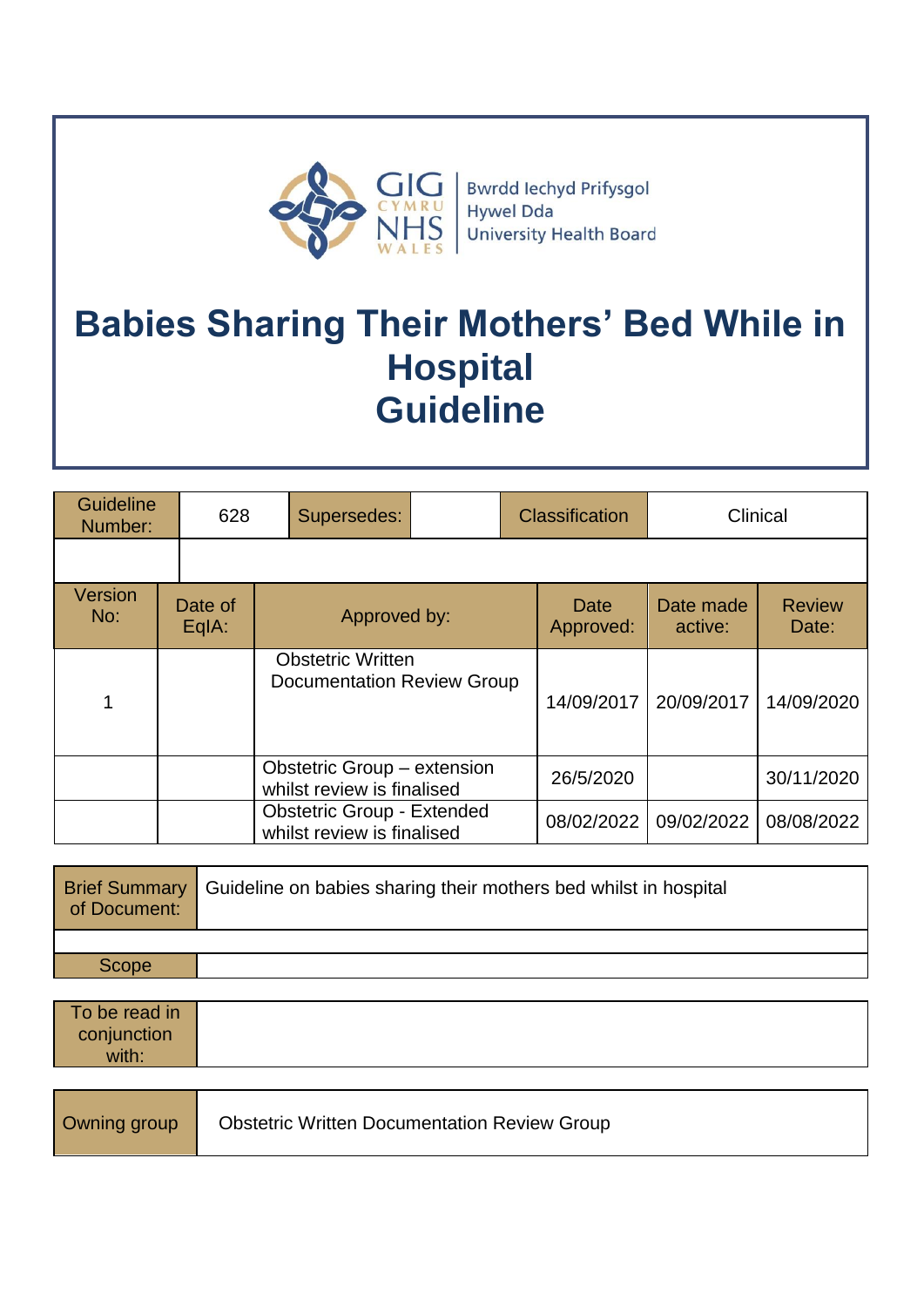## HYWEL DDA UNIVERSITY HEALTH BOARD

| Reviews and updates |                                  |                   |  |  |
|---------------------|----------------------------------|-------------------|--|--|
| no:                 | Version   Summary of Amendments: | Date<br>Approved: |  |  |
|                     | New guideline                    | 14.9.2017         |  |  |

# Glossary of terms

| Term | Definition |
|------|------------|
|      |            |
|      |            |
|      |            |

| Keywords | <b>If I Babies sharing bed with mothers</b> |
|----------|---------------------------------------------|
|----------|---------------------------------------------|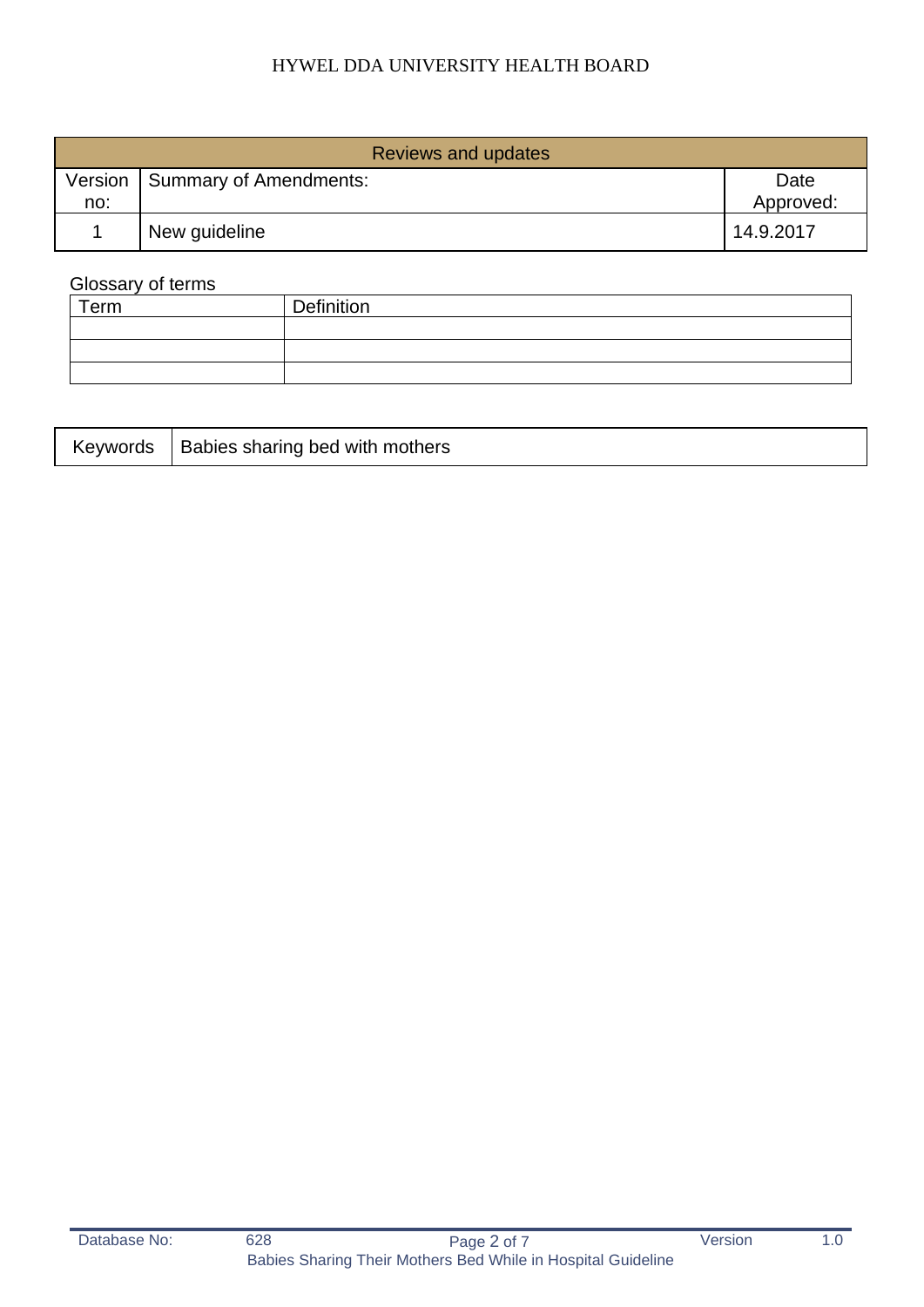# HYWEL DDA UNIVERSITY HEALTH BOARD

# **CONTENTS**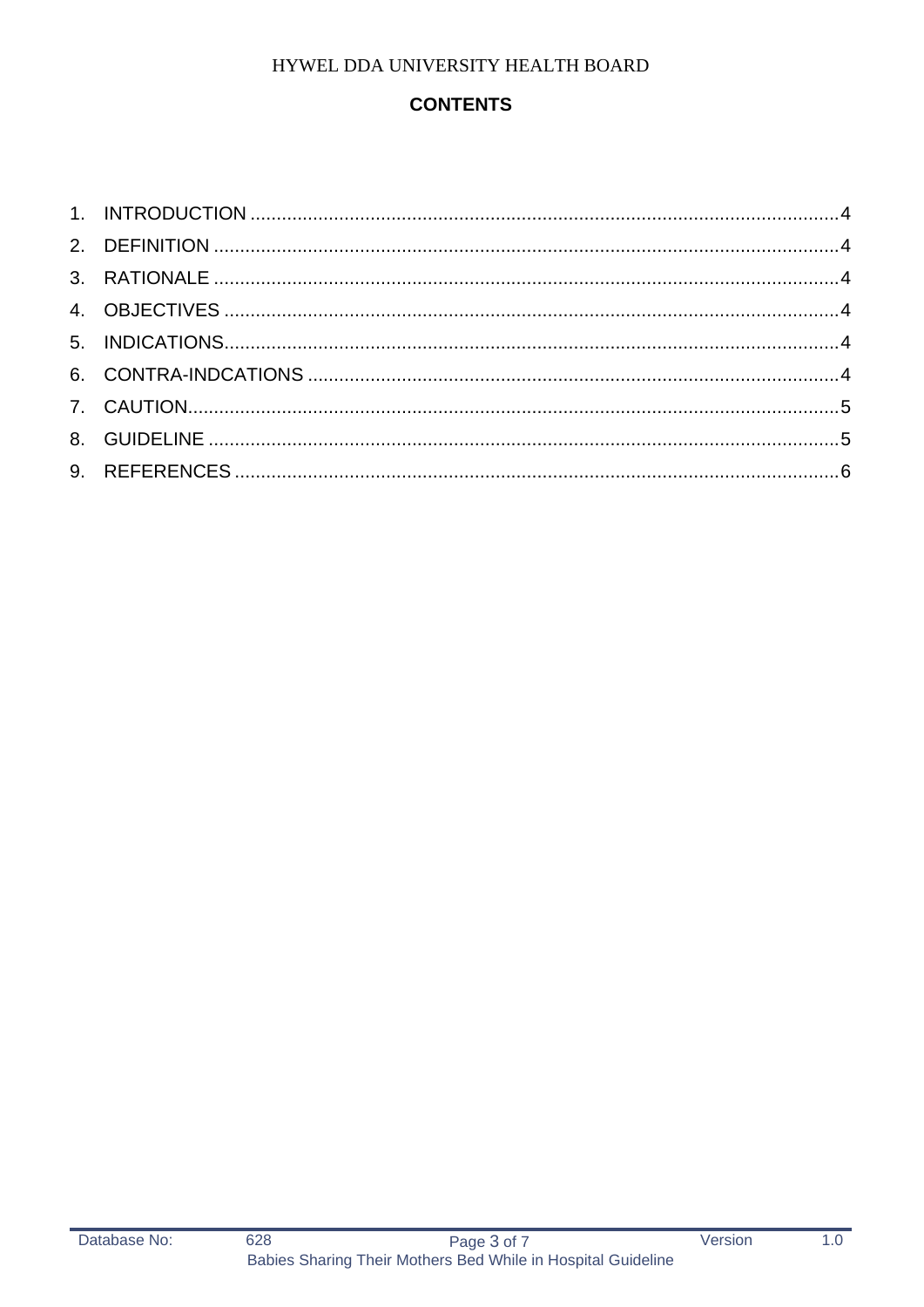# <span id="page-3-0"></span>1. **INTRODUCTION**

Successful breastfeeding and better sleep are more common among mothers and babies who sleep in the same bed. However, there is also a link between sudden death and bed-sharing if the parents are smokers or if other risk factors are present. Evidence suggests that bed-sharing is common among parents with new babies after discharge from hospital. This guideline is therefore offered so that hospitals can:

- Allow mothers and healthy babies to derive the benefits of bed-sharing in hospital (provided that it is not contraindicated)
- Provide parents with accurate information about the benefits of and contra-indications to bed sharing.
- Increase the likelihood of appropriate and safe bed sharing once mothers and babies return home.

## <span id="page-3-1"></span>2. **DEFINITION**

Babies sharing their mothers' bed in hospital either to breastfeed, receive comfort and warmth or to sleep.

#### <span id="page-3-2"></span>3. **RATIONALE**

Bed-sharing is associated with longer and more restful infant and maternal sleep (1, 2). It is also associated with successful breastfeeding (3, 4). Babies who share a bed with their mother tend to feed more frequently and are more likely to be breastfeeding at three months of age (4). Bed-sharing is also prevalent among parents with new babies after discharge from hospital (5). However, there is also an association between sudden infant death and bed-sharing if the parents are smokers or have impaired consciousness e.g through exceptional tiredness, drug taking or alcohol consumption (6). Sudden infant death is also associated with overheating, sleeping prone and the head becoming inadvertently covered (7). Therefore, this policy is intended to allow mothers and healthy babies to derive the benefits of bed-sharing in hospital and at home, while protecting both mother and infant safety.

#### <span id="page-3-3"></span>4. **OBJECTIVES**

The objectives of this guideline are:

- 1. To ensure a safe environment for mothers and babies
- 2. To provide support and guidance to parents to allow them to make fully informed choices
- 3. To encourage successful breastfeeding
- 4. To facilitate the successful implementation of the WHO/UNICEF Baby Friendly Initiative best practice standards for breastfeeding (8)
- 5. To be sensitive to the emotional and physical needs of the mother and her family
- 6. To ensure that parents have all the information required to enable them to bed share safely with their baby in hospital.

## <span id="page-3-4"></span>5. **INDICATIONS**

- Mother's request
- Babies who wish to breastfeed frequently
- Babies who are unsettled

## <span id="page-3-5"></span>6. **CONTRA-INDCATIONS**

- Mothers who are smokers
- Mothers who are sedated (e.g. following analgesia with a sedative effect or following a general anaesthetic or if mother is a known drug misuser)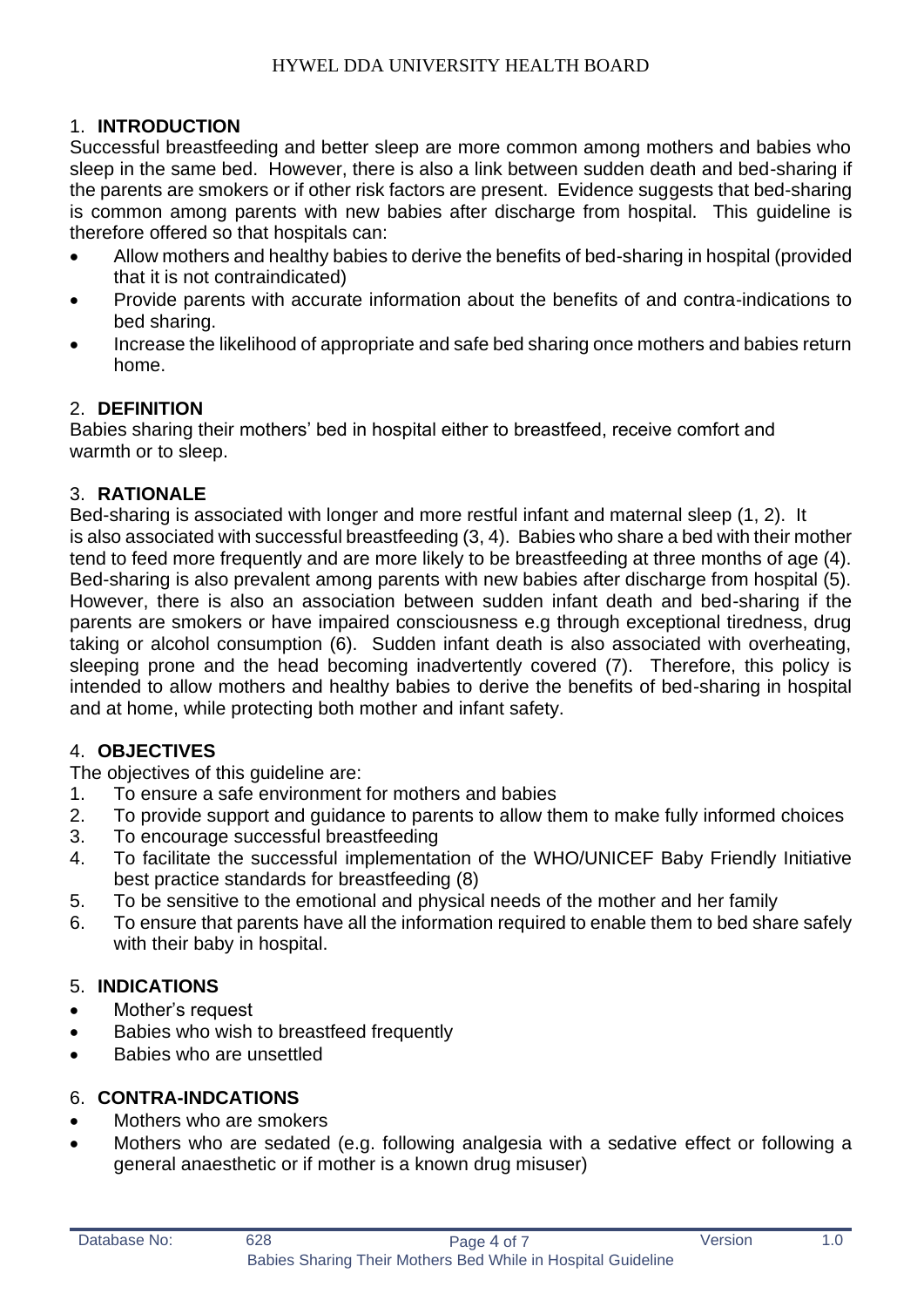- Mothers who are otherwise unusually tired (e.g. after a long, difficult labour) to a point where they may find it difficult to respond to their baby
- Mothers with any condition which could alter consciousness e.g. epilepsy, unstable diabetes
- Mothers with any other condition which could make her less aware of or less able to respond to her baby
- Mothers who are very obese
- Maternal or infant pyrexia
- Any sign of illness in the mother
- Any sign of illness in the baby

## **The risk of bedsharing are also increased if your baby:**

- Was premature (born before 37 weeks)
- Was of low birth weight (less than 2.5 kgs or 5.5 lbs)

## <span id="page-4-0"></span>7. **CAUTION**

There is evidence to suggest that breastfeeding mothers sleep facing their babies. However, the evidence suggests (11) mothers who are bottle feeding can sometimes turn their backs on their babies once they have fallen to sleep. Therefore, it is probably safest to advise bottle feeding mothers to share a bed for comforting and settling, but to put the baby back in the cot before going to sleep, as at present it is unknown whether teaching safe sleeping positions to bottle feeding mothers is feasible and effective(9).

## <span id="page-4-1"></span>8. **GUIDELINE**

- Discuss the benefits of and contra-indications to bed-sharing with the mother to allow her to make a fully informed choice (this can also be addressed antenatally). Ensure she has the leaflet 'Caring for your baby at night (10)
- If mother is using a duvet, remove and replace with cotton sheets and blankets. Ensure pillows are kept well clear of the baby.
- Discuss the benefits of skin-to-skin contact with mother. Facilitate skin contact by undressing the baby and assisting with the mother's clothing as appropriate. Note: babies should never be swaddled in wraps or blankets when sharing a bed with their mother.
- Ensure the baby is attaching well to the breast (see breastfeeding guidelines *where these exist).*
- Discuss appropriate sleeping positions see the leaflet 'Caring for your baby at night' (10).
- Take measures to ensure that the baby is protected from falling out of bed.
- Ensure the mother has easy access to the call system in case of difficulty getting out of bed.
- Check the well-being of the mother and baby every 30 minutes in order to ensure that baby's head is uncovered, that, if not currently breastfeeding, the baby is in a supine position, and that no other dangers are apparent. There is no need to wake mother or baby if asleep. If concerned, gently lift baby back into his cot.
- When handling care to another member of staff, ensure that they are aware that mother and baby are sharing a bed.
- On discharge from the unit, staff should ensure that all parents have a copy of the leaflet 'Caring for your baby at night' (10) and the following should be discussed with all parents regardless of whether the mother has shared a bed with her baby in hospital:
	- o The dangers of bed-sharing if *either* the mother or father is a smoker
	- o The dangers of bed-sharing if *either* the mother or father have consumed alcohol or taken drugs, legal or illegal which alter consciousness or cause drowsiness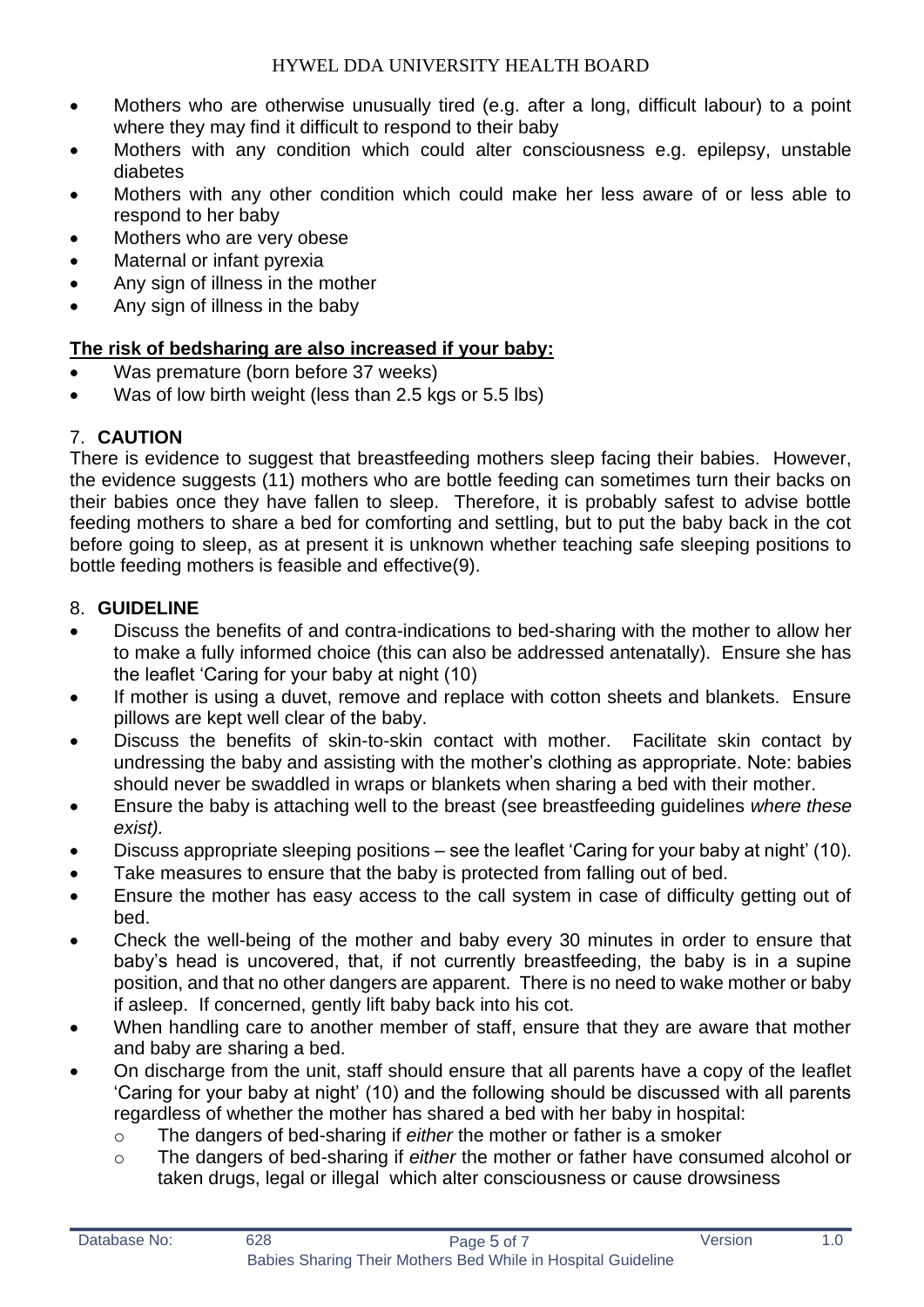- $\circ$  The dangers of bed sharing when unusually tired (i.e. to a point where parents would find it difficult to respond to their baby).
- o The dangers of sleeping with their baby on a sofa, waterbed, bean bag or a sagging mattress.
- o The dangers of letting their baby sleep alone in an adult bed and the ways to reduce the risk of accidents.
- o The benefits of bed-sharing to successful breastfeeding
- o The benefits of bed-sharing for settling and comforting babies
- o The benefits of rooming-in.
- It is important that babies are protected from falling out of the bed in hospital. The bed should always be lowered as far as possible and the bed clothes tucked around mother and baby. Some units use cot sides to prevent the baby falling out of bed. These have proved successful and popular with mothers. However, some cots sides leave a gap between the side and the bed which presents a danger of entrapment. Therefore, care should be taken when choosing the design of the cot side.

## <span id="page-5-0"></span>9. **REFERENCES**

- 1. Mosko S, Richard C, Mckenna J (1997). Infant arousals during mother infant bedsharing: Implications for infants sleep and SIDS research. *Pediatrics* 100: 841- 849
- 2. Mosko S, Richard C, McKenna J (1997). Maternal sleep and arousals during bedsharing with infants. *Sleep* 201: 142 – 150.
- *3.* McKenna J J, Mosko, SS, Richard C A (1997). Bedsharing promotes breastfeeding. *Pediatrics* 100: 214 – 9.
- *4.* Ball H L. (2003), Breastfeeding, bed-sharing and infant sleep. *Birth* 30: 181 8.
- *5.* Ball H L, Hooker E, Kelly P J (1999). Where will the baby sleep? Attitudes and practices of new and experienced parents regarding co-sleeping with their new-born infants. *American Anthropologist* 101: 143 – 51.
- *6.* Blair P S, Fleming P HJ. Smith I, et al (1999). Babies sleeping with parents: case-control study of factors influencing the risk of sudden infant death syndrome. *BMJ* 319: 1457 – 62.
- *7.* Department of Health (2000). The Sudden Unexpected Deaths in Infancy. The CEDSI SUDI Studies. The Stationary Office, London.
- *8.* UNICEF UK Baby Friendly Initiative (2001). *Implementing the Baby Friendly best practice standards.* UNICEF UK Baby Friendly Initiative, London.
- *9.* This evidence is being collated for publications. It is summarised at [http://www.mothering.com/9-0-0/html/9-4-0/bedsharing-britian.shtml.](http://www.mothering.com/9-0-0/html/9-4-0/bedsharing-britian.shtml)
- *10.* UNICEF UK Baby Friendly Initiative (2011). Caring for your baby at night*.* UNICEF UK Baby Friendly Initiative, London.
- *11.* [ISIS.online@dur.ac.uk](mailto:ISIS.online@dur.ac.uk) Infant Sleep Information Source Durham University Sleep Lab NCT & UNICEF